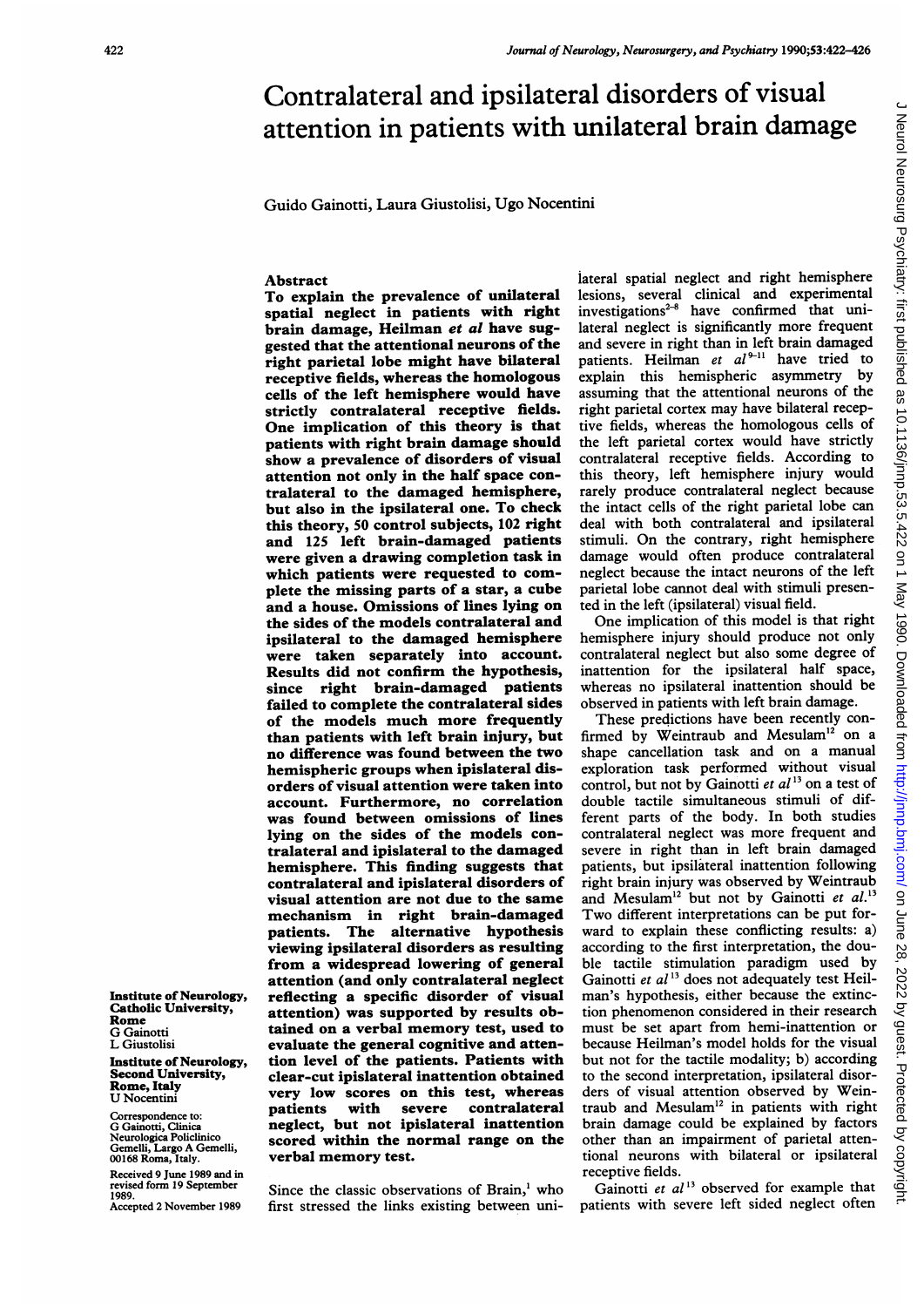limit their attention to the extreme right part of extrapersonal space. Therefore, most errors performed on the right (ipsilateral) side of the sheet during the cancellation test used by Weintraub and Mesulam'2 could be due to an extension of contralateral neglect beyond the midline, rather than to an independent ipsilateral hemi-inattention.

Furthermore, the same authors noted that their patients features of ipsilateral tactual extinction were significantly related to non specific factors (such as old age, severity of cerebral lesion or widespread mental impairment) which could reduce the general attentional resources of the subjects. They, therefore, argued that ipsilateral attentional disorders observed in patients with right brain damage could be due to a widespread attentional defect and not to a property spatial disorder of attention, as hypothesised by Heilman's theory.

To check these alternative interpretations, we have designed a study in which disorders of visual attention were investigated in the half space contralateral and ipsilateral to the damaged hemisphere with two methodological cautions: a) to consider as indicative of properly ipsilateral inattention, only the omissions of elements lying on the extreme lateral parts of a pattern, as this avoids the danger of attributing to ipsilateral inattention the consequences of a contralateral neglect extending beyond the midline; b) to take into account two different factors which could produce defects of visual attention on the half space ipsilateral to a brain lesion: 1) specific factors, linked to the bilateral receptive fields of attentional parietal neurons; 2) non specific factors, which could reduce the attentional resources of the subject and hence produce generalised disorders of attention.

## Material and methods

**Patients** 

Two groups of patients with left  $(N = 125)$  or right  $(N = 102)$  brain damage and 50 normal controls were examined. Although patients were unselected, the following criteria of exclusion from the study were retained: presence of obvious clinical signs of widespread mental impairment or of bilateral brain damage; less than five years of formal education; left handedness. The vascular patients were examined after the acute post-ictal stage and the neoplastic patients were studied after surgery or when signs of brain oedema had disappeared.

Figure Examples of a star stimulus and of a cube stimulus. Patients were requested to complete the missing lines of each stimulus; only lines lying on the external left  $(L)$  or right  $(R)$  sides of the models were taken into account to evaluate contralateral and ipsilateral disorders of visual attention. Lines concerning central (or internal) parts of the figures (NC) were not considered.



Controls were affected by psychoneurosis or by peripheral nerve disorders and were matched to the patients with brain damage for age and education. No significant differences were found between right and left brain damaged patients for age, educational level and cause of illness.

## Drawing completion task used to evaluate contralateral and ipsilateral disorders of visual attention

A drawing completion task, in which patients were requested to complete the missing parts of a star, a cube, and a house, was considered appropriate to evaluate disorders of visual attention on the half space contralateral and ipsilateral to the brain injury. Two examples of stars, four of cubes and four of houses were used (fig). The missing parts of the figures concemed sometimes the left or the right sides of the models and other times the central parts.

As we wanted to study ipsilateral disorders of attention, by excluding disorders which could be due to an extension beyond the midline of contralateral neglect, we took into account only the omissions of lines tracing the external sides of the models, disregarding those concerning central parts of the drawings. The number of lines to be drawn on the left and right sides of the models was equivalent: 24 on the right and 24 on the left. Each line omitted by the patient on the side of the model ipsilateral or contralateral to the lesion scored <sup>1</sup> point.

#### Criteria used to assess if ipsilateral omissions on the drawing completion task were due to specific or to non-specific disorders of attention

The nature of the disorders of visual attention detected on the half space ipsilateral to the cerebral lesion was evaluated with reference to criteria intrinsic and extrinsic to the drawing completion task.

The intrinsic criterion consisted in <sup>a</sup> correlative study of omissions made on the whole test on the sides of the model ipsilateral and contralateral to the brain lesion. It was reasoned that if ipsilateral inattention results from damage to parietal lobe cells with bilateral receptive fields, intermingled with neurons with only contralateral receptive fields, then a strong correlation should be expected between ipsilateral and contralateral disorders of visual attention.

If, on the contrary, only contralateral neglect is due to a specific disorder of visual attention whereas ipsilateral omissions are generically due to a decreased arousal or to reduced attentional resources, then no significant correlation should be found between contralateral and ipsilateral disorders of visual attention.

The extrinsic criterion consisted of: evaluating results obtained by patients with and without ipsilateral disorders of visual attention on a free recall verbal memory task; the Rey's 15 words memory test $<sup>14</sup>$  which does not tap visual</sup> attentional abilities but is highly sensitive to conditions, such as dementia or confusional states, involving a reduction of the general attention resources of the patients.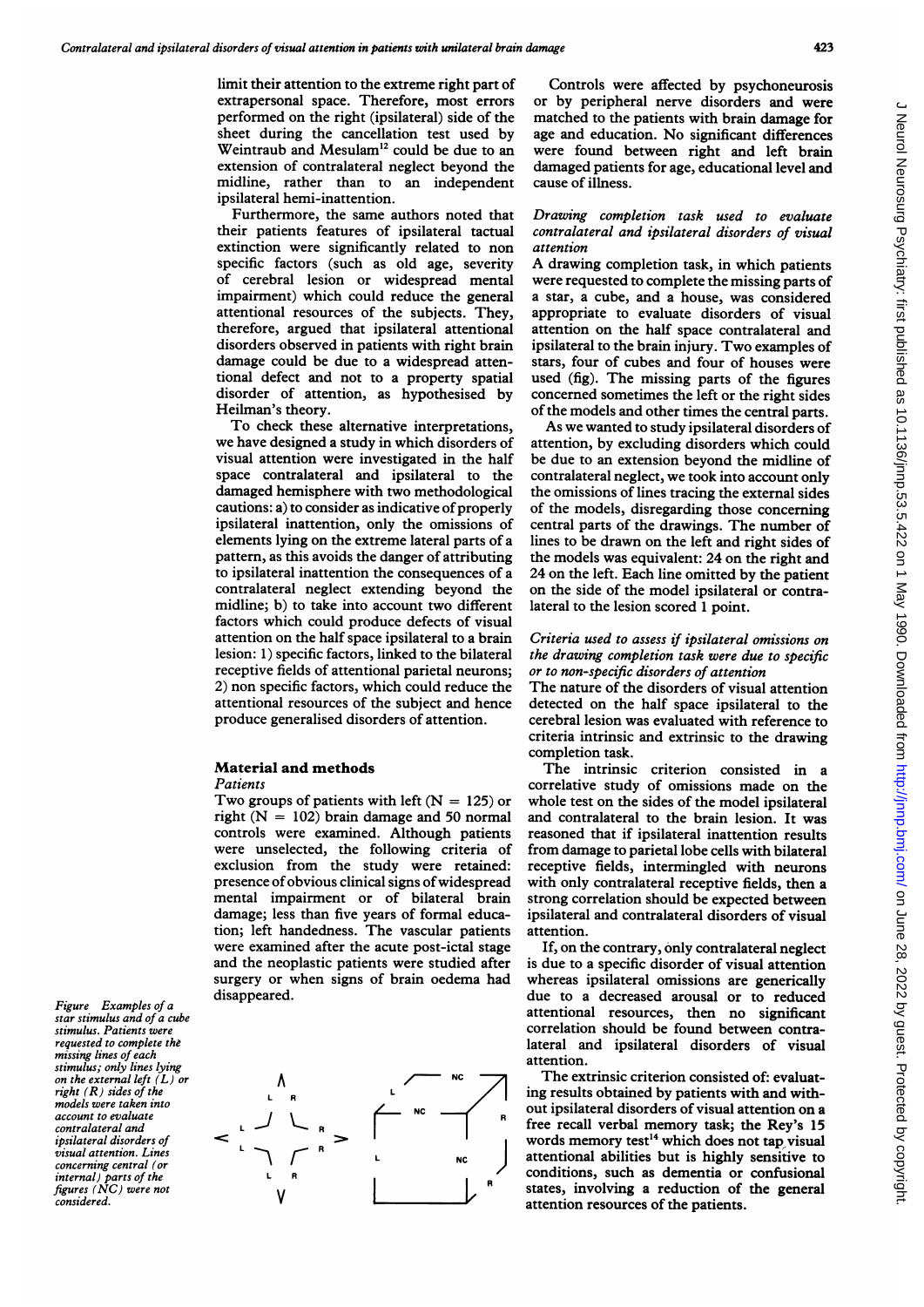## The Rey's 15 word memory test

This consists of a list of 15 high frequency semantically unrelated words, which are read aloud by the examiner at a constant rate five consecutive times. The overall number of words recalled after these five consecutive administrations constitutes the immediate recall score, whereas the number of words recalled after a 15 minutes interval, without further repetitions, constitutes the delayed recall score. Since both the immediate and the delayed recall scores are very sensitive to the presence of widespread brain damage<sup>15</sup> the following predictions were made: a) ipsilateral omissions should be related to poor scores on the Rey's verbal memory test if these omissions are due to a general lowering of the patients' attentional resources; b) on the contrary, no correlations should be observed between verbal memory scores and ipsilateral omissions if the latter disturbance reflects a specific disorder of visual attention.

#### Results

## A) Incidence of contralateral neglect in patients with right and left brain damage

To obtain a first raw evaluation of the incidence of unilateral neglect in patients with right and left brain damage we considered the following operationally affected by visual hemi-inattention: a) patients with more than one omission on the sides of the drawings contralateral to the lesion, without any omission on the ipsilateral side; b) patients with both contralateral and ipsilateral omissions but with a ratio of 2 to <sup>1</sup> or more between contralateral and ipsilateral omissions. Thirty four right brain-damaged patients out of 102 (32.6%) and six left braindamaged patients out of 126  $(4.7\%)$  were considered as affected by visual hemi-neglect  $(p < 0.001)$  showing that the "drawing completion task" carefully detects the prevalence of contralateral hemi-inattention in right braindamaged patients which prompted Heilman's hypothesis.

## B) Incidence of ipsilateral omissions in patients with right and left brain injury

Since no control subject made omissions on the

Table <sup>1</sup> Mean number of omissions made by patients with right and left brain damage on the sides of the models contralateral and ipsilateral to the damaged hemisphere

|                                                                                                                                                        | Hemispheric side of lesion                |                                                   |  |
|--------------------------------------------------------------------------------------------------------------------------------------------------------|-------------------------------------------|---------------------------------------------------|--|
|                                                                                                                                                        | Right                                     | Left                                              |  |
| Side of the model                                                                                                                                      |                                           |                                                   |  |
| Ipsilateral<br>Contralateral                                                                                                                           | 0.49<br>3.24                              | 0.22<br>0.45                                      |  |
| Two way ANOVA                                                                                                                                          |                                           |                                                   |  |
| Hemispheric group<br>Side of the model<br>Interaction                                                                                                  | $F = 30.32$<br>$F = 28.75$<br>$F = 20.56$ | p 0.001<br><b>p</b> 0.001<br>p 0.001              |  |
| Post-hoc comparisons                                                                                                                                   |                                           |                                                   |  |
| Contralateral omissions<br>Patients with right versus<br>left brain damage<br>Ipsilateral omissions<br>Patients with right versus<br>left brain damage | $Z = -$                                   | $4.48p \cdot 001$<br>$Z = -1.52$ $p = 0.123$ (ns) |  |

external lines of models, even a single omission ipsilateral to the side of brain damage was considered as indicative of ipsilateral inattention. Twenty-four right  $(23.5\%)$  and 19 left  $(15.0\%)$  patients with brain damage showed ipsilateral visual inattention according to the above criterion (this difference was not statistically significant).

## C) Number of omissions shown by patients with right and left brain damage on the sides of the models contralateral and ipsilateral to the brain lesion

To have a more precise evaluation of the relationships between the hemispheric side of the lesion and disorders of attention for the half space contralateral and ipsilateral to the damaged hemisphere, the number of omissions made by patients with right and left brain damage on the sides of the models contralateral and ipsilateral to the lesion was. calculated. These data were submitted to a two way ANOVA, with two main factors: a) hemispheric side of the lesion and b) side of the model (contralateral or ipsilateral to the lesion) on which the omission was made. The descriptive statistics and the results of the ANOVA are reported in table 1. The ANOVA results revealed a significant effect both for the main factors and for their interactions.

Since the distribution of scores did not allow the use of parametric tests, post hoc comparisons were conducted by means of the Mann-Whitney's U test. The following results were obtained: a) on the sides of the drawings contralateral to the damaged hemisphere the number of omissions was significantly greater in right than in left brain damaged patients; b) on the contrary, no significant difference was observed between the two hemispheric groups in the half space ipsilateral to the lesion.

## D) Relationships between contralateral neglect and ipsilateral disorders of attention

If in right brain-damaged patients ipsilateral and contralateral disorders of visual attention were due to destruction of the same attentional neurons, then a significant relationship should exist in these patients between the number of omissions made on the sides of the drawings contralateral and ipsilateral to the brain lesion. This prediction was not confirmed by our results since the correlation coefficient did not reach the level of statistical significance  $(r = 0.29, p \text{ ns})$ . However, since a mild trend in the expected direction could be seen, a contingency table showing in some detail the relationships existing between ipsilateral and contralateral disorders of attention was constructed in patients with right brain damage.

To do so, both ipsilateral inattention and contralateral neglect were operationally defined as either mild or severe. The mean number of omissions made on the left half of the drawings by patients with right brain damage with contralateral neglect (5-7) was used as a cut-off point allowing us to distinguish mild from severe forms of contralateral inattention. Patients with five or less omissions were operationally defined as affected by a mild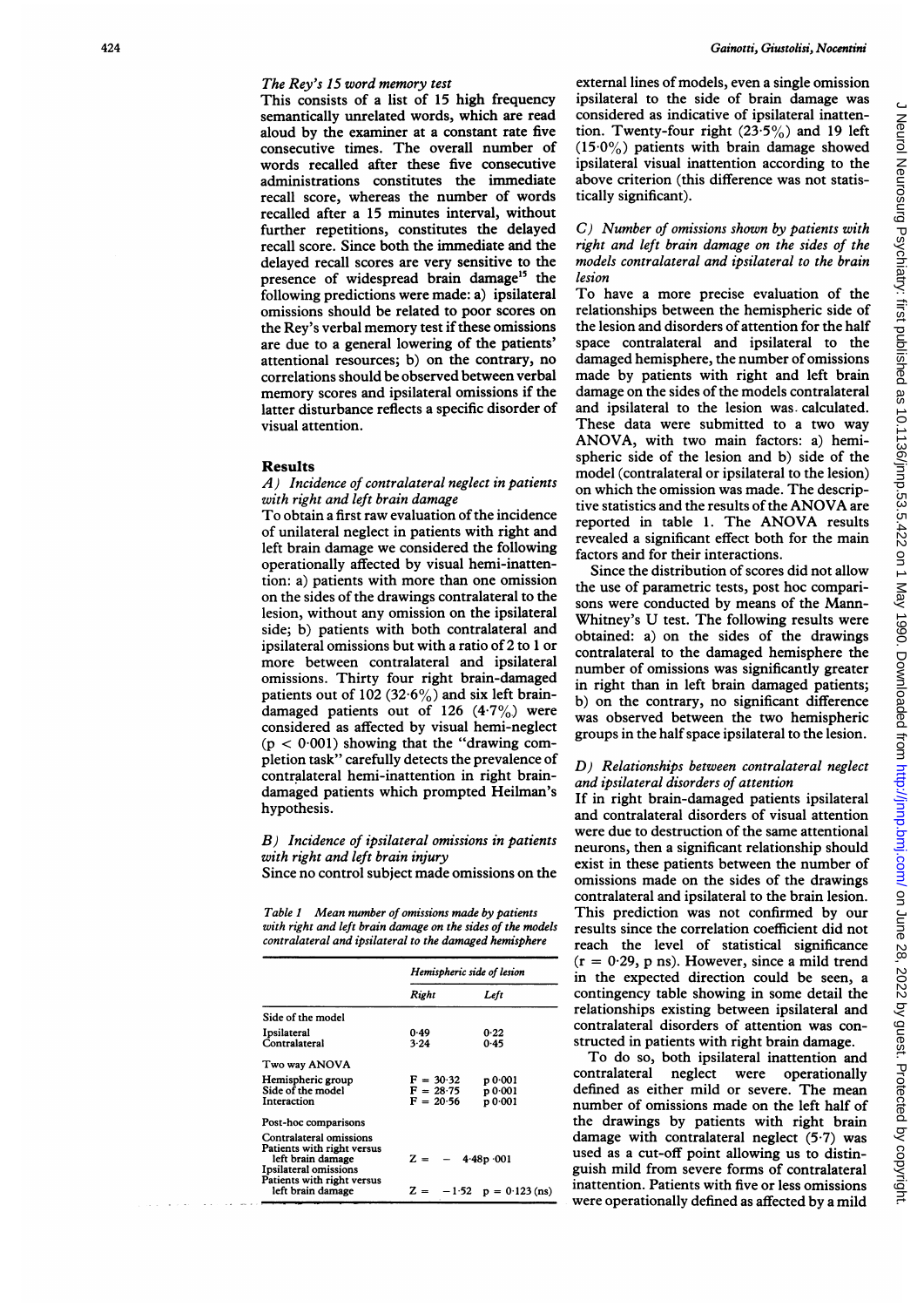Table 2 Relationships between contralateral neglect and ipsilateral inattention in patients with right brain damage

|                                 |      | Contralateral Neglect |       |    |            |
|---------------------------------|------|-----------------------|-------|----|------------|
|                                 |      | $N^{++}$              | $N^+$ | N- | <b>Tot</b> |
|                                 | >1   | 2                     |       | ۰, | Q          |
| Ipsilateral<br><b>Omissions</b> |      | 6                     |       |    | 15         |
|                                 | o    | 12                    |       | 59 | 78         |
|                                 | Tot. | 20                    | 14    | 68 | 102        |

 $N-$  = No neglect<br>  $N+$  = Less than s<br>  $N++$  = 6 or more c Less than six contralateral omissions 6 or more contralateral omissions

degree of contralateral neglect, whereas those with six or more omissions were considered as affected by a severe form of this disorder.

For ipsilateral inattention, only one omission was evaluated as mild, whereas two or more omissions were considered as severe. The relationships between ipsilateral and contralateral disorders of attention are reported in table 2. Only two out of 20 patients with right brain damage that showed a severe contralateral neglect also showed a severe form of ipsilateral inattention; on the other hand, five out of nine patients with severe ipsilateral inattention did not show any sign of contralateral neglect. These data clearly argue against the hypothesis viewing ipsilateral and contralateral disorders of attention as resulting from damage to the same neuronal population.

### E) Relationships between ipsilateral disorders of attention and verbal memory scores in right braindamaged patients

Results of the previous analysis have shown that ipsilateral and contralateral disorders of attention are not due to the same mechanism in patients with right brain damage. Scores obtained on the Rey's 15 words memory test were used to check the alternative hypothesis, viewing ipsilateral disorders as resulting from a widespread lowering of general attention and contralateral neglect as reflecting a specific disorder of visual attention.

To check this hypothesis, we matched results obtained on the Rey's verbal memory test by two groups of patients with right brain damage showing respectively: a) a severe contralateral neglect, in the absence of ipsilateral omissions; b) a severe ipsilateral inattention (as operationally defined in the previous section) with or without contralateral neglect. Results of this analysis are reported in table 3.

These data clearly confirm the hypothesis since they show: a) that patients with severe contralateral neglect but no ipsilateral omissions score significantly better than patients with severe ipsilateral inattention both in immediate and in delayed recall; b) that the vast majority of patients with only contralateral neglect score within the normal range both in immediate and in delayed recall whereas the opposite pattern of results is seen in patients with severe ipsilateral inattention.

#### Discussion

The main findings of the present investigation can be summarised as follows: 1) On <sup>a</sup> drawing completion task, in which patients were requested to complete the missing parts of the designs, right brain-damaged patients failed to complete the contralateral sides of the models significantly more frequently than patients with <sup>a</sup> left hemisphere injury. On the contrary, no interhemispheric asymmetry was found when the omission of lines lying on the sides of the models ipsilateral to the cerebral lesion was taken into account; 2) No correlation was found between omission of lines lying on the sides of the models contralateral and ipsilateral to the damaged hemispheres; 3) Very different results were obtained by patients with right brain damage with severe contralateral neglect but without ipsilateral omission and respectively by subjects with right brain damage with severe ipsilateral inattention on a verbal memory test devised to evaluate the general

Table 3 Results obtained on the Rey's 15 word memory test by patients with right brain damage with severe contralateral neglect but no ipsilateral omissions (Group  $A$ ) and with more than one ipsilateral omission (Group  $B$ )

| Patient number | Number of omissions |               | Score obtained on the 15 words |                |  |
|----------------|---------------------|---------------|--------------------------------|----------------|--|
|                | Contralateral       | Ipsilateral   | Immediate memory               | Delayed memory |  |
| <b>GROUP A</b> |                     |               |                                |                |  |
|                | 18                  | 0             | 40                             |                |  |
|                | 16                  |               | 38                             |                |  |
|                | 11                  |               | 37                             |                |  |
|                | 16                  |               | 43                             | 12             |  |
|                | 10                  |               | 62                             | 14             |  |
|                | 11                  |               | 31(P)                          | 6(P)           |  |
|                | 9                   |               | 47                             | 10             |  |
| 8              | 20                  |               | 42                             | 8              |  |
| 9              | 6                   |               | 42                             | 10             |  |
| 10             | 7                   | 0             | 55                             | 12             |  |
| 11             | 17                  | $\bf{0}$      | 36                             | 7              |  |
| Means          |                     |               | 42.27                          | 9.09           |  |
| <b>GROUP B</b> |                     |               |                                |                |  |
|                | 9                   | 5             | 31 (P)                         | 5 (5)          |  |
| 2              | 3                   | 2             | 25 (P)                         | (P)            |  |
| 3              | 5                   | 2             | 26 (P)                         | (P)<br>3       |  |
| 4              | 3                   | 2             | 27(P)                          | (P)            |  |
| 5              | 4                   | 3             | 27(P)                          | $(\mathbf{P})$ |  |
| 6              | 5                   | 2             | 32 (P)                         | (P)<br>5       |  |
| 7              | 4                   | 2             | 35                             | 0 (P)          |  |
| 8              | 10                  | $\frac{5}{5}$ | 12(P)                          | 0(P)           |  |
| 9              | 9                   |               | 20(P)                          | 3 (P)          |  |
| Means          |                     |               | $26 - 11$                      | 2.66           |  |

On the Rey's <sup>15</sup> word memory test the cut-off points between normal and pathological performances are set at 35 for the Immediate Memory score and at seven for the Delayed Memory Score (P) = Pathological performance